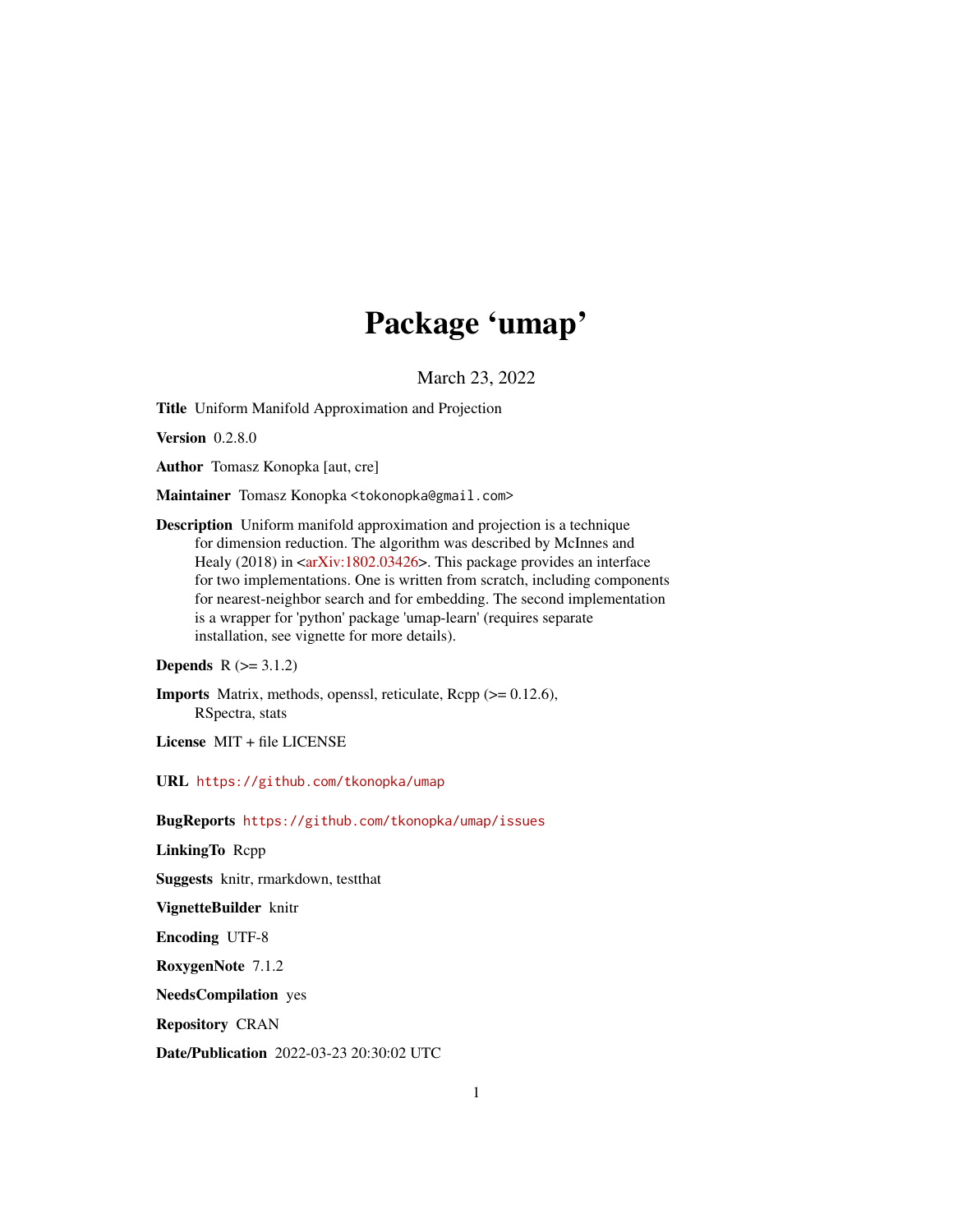## <span id="page-1-0"></span>R topics documented:

| Index |  |  |  |  |  |  |  |  |  |  |  |  |  |  |  |  |  |  |  |  |  |
|-------|--|--|--|--|--|--|--|--|--|--|--|--|--|--|--|--|--|--|--|--|--|
|       |  |  |  |  |  |  |  |  |  |  |  |  |  |  |  |  |  |  |  |  |  |
|       |  |  |  |  |  |  |  |  |  |  |  |  |  |  |  |  |  |  |  |  |  |
|       |  |  |  |  |  |  |  |  |  |  |  |  |  |  |  |  |  |  |  |  |  |
|       |  |  |  |  |  |  |  |  |  |  |  |  |  |  |  |  |  |  |  |  |  |

predict.umap *project data points onto an existing umap embedding*

## Description

project data points onto an existing umap embedding

## Usage

## S3 method for class 'umap' predict(object, data, ...)

## Arguments

| object                  | trained object of class umap    |
|-------------------------|---------------------------------|
| data                    | matrix with data                |
| $\cdot$ $\cdot$ $\cdot$ | additional arguments (not used) |

#### Value

new matrix

#### Examples

```
# embedd iris dataset using default settings
iris.umap = umap(iris[, 1:4])
```
# create a dataset with structure like iris, but with perturbation  $iris.perturbed = iris[, 1:4] + matrix(rnorm(nrow(iris)*4, 0, 0.1), ncol=4)$ 

```
# project perturbed dataset
perturbed.embedding = predict(iris.umap, iris.perturbed)
```

```
# output is a matrix with embedding coordinates
head(perturbed.embedding)
```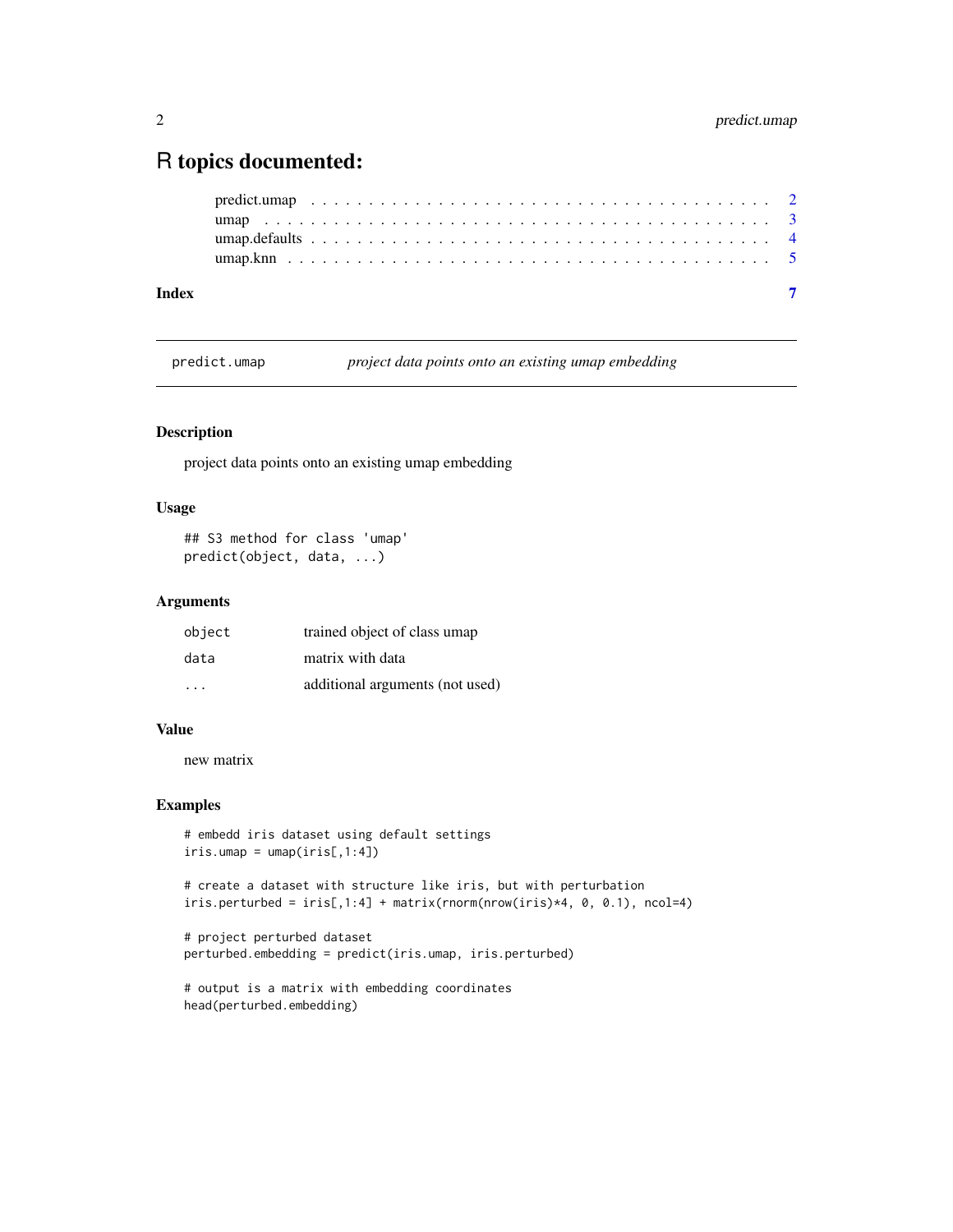<span id="page-2-0"></span>

## Description

Computes a manifold approximation and projection

## Usage

```
umap(
  d,
  config = umap.defaults,
  method = c("naive", "umap-learn"),
  preserve.seed = TRUE,
  ...
\mathcal{L}
```
## Arguments

| d             | matrix, input data                                                                                                                                                                                  |
|---------------|-----------------------------------------------------------------------------------------------------------------------------------------------------------------------------------------------------|
| config        | object of class umap.config.                                                                                                                                                                        |
| method        | character, implementation. Available methods are 'naive' (an implementation<br>written in pure R) and 'umap-learn' (requires python package 'umap-learn')                                           |
| preserve.seed | logical, leave TRUE to insulate external code from randomness within the umap<br>algorithms; set FALSE to allow randomness used in umap algorithms to alter<br>the external random-number generator |
| $\ddots$ .    | list of settings; values overwrite defaults from config; see documentation of<br>umap. default for details about available settings                                                                 |

#### Value

object of class umap, containing at least a component with an embedding and a component with configuration settings

## Examples

```
# embedd iris dataset using default settings
iris.umap = umap(iris[, 1:4])# display object summary
iris.umap
# display embedding coordinates
head(iris.umap$layout)
```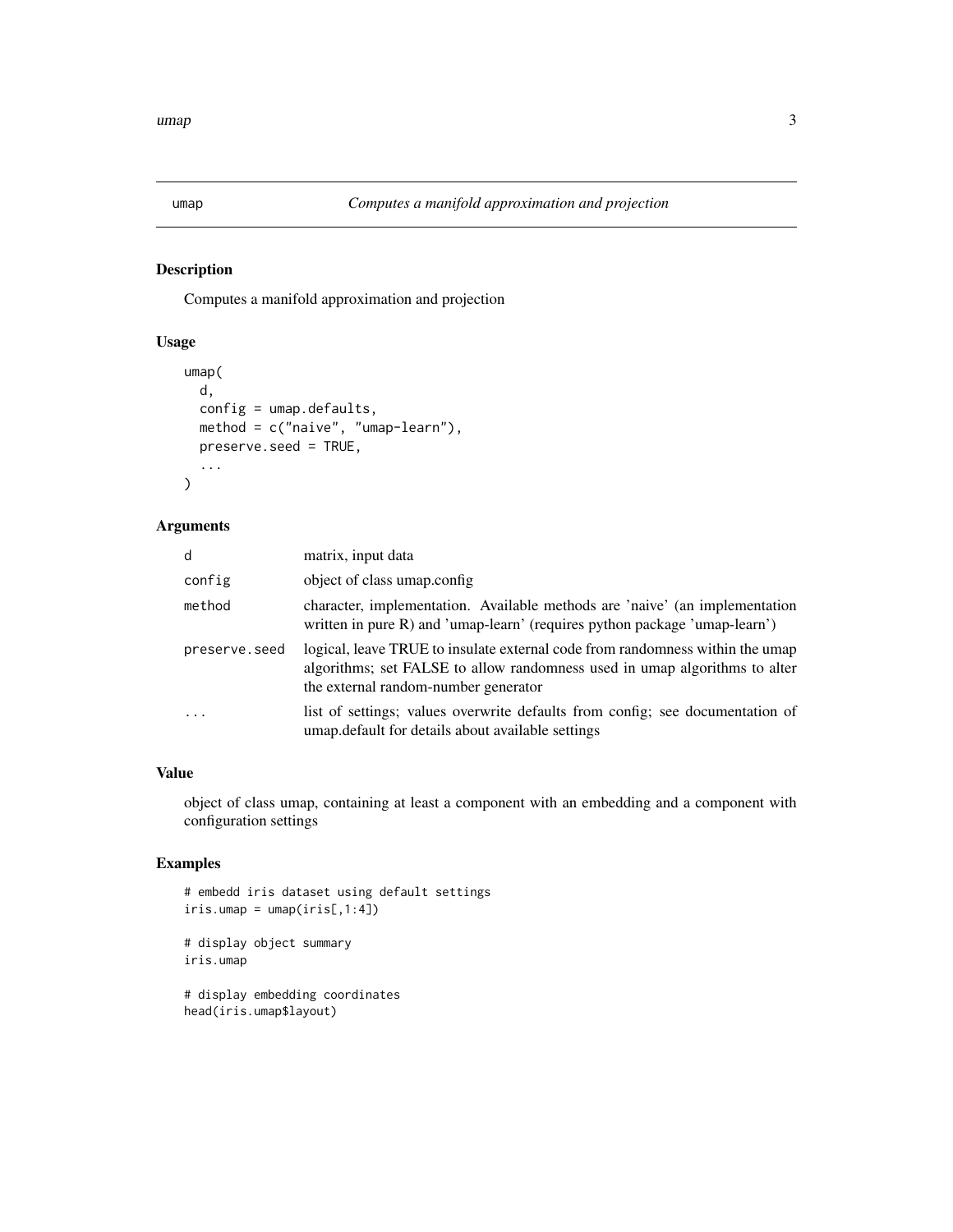<span id="page-3-0"></span>

#### Description

A list with parameters customizing a UMAP embedding. Each component of the list is an effective argument for umap().

#### Usage

umap.defaults

#### Format

An object of class umap.config of length 22.

#### Details

n neighbors: integer; number of nearest neighbors

n components: integer; dimension of target (output) space

metric: character or function; determines how distances between data points are computed. When using a string, available metrics are: euclidean, manhattan. Other available generalized metrics are: cosine, pearson, pearson2. Note the triangle inequality may not be satisfied by some generalized metrics, hence knn search may not be optimal. When using metric.function as a function, the signature must be function(matrix, origin, target) and should compute a distance between the origin column and the target columns

n\_epochs: integer; number of iterations performed during layout optimization

input: character, use either "data" or "dist"; determines whether the primary input argument to umap() is treated as a data matrix or as a distance matrix

init: character or matrix. The default string "spectral" computes an initial embedding using eigenvectors of the connectivity graph matrix. An alternative is the string "random", which creates an initial layout based on random coordinates. This setting.can also be set to a matrix, in which case layout optimization begins from the provided coordinates.

min\_dist: numeric; determines how close points appear in the final layout

set\_op\_ratio\_mix\_ratio: numeric in range [0,1]; determines who the knn-graph is used to create a fuzzy simplicial graph

local\_connectivity: numeric; used during construction of fuzzy simplicial set

bandwidth: numeric; used during construction of fuzzy simplicial set

alpha: numeric; initial value of "learning rate" of layout optimization

gamma: numeric; determines, together with alpha, the learning rate of layout optimization

negative\_sample\_rate: integer; determines how many non-neighbor points are used per point and per iteration during layout optimization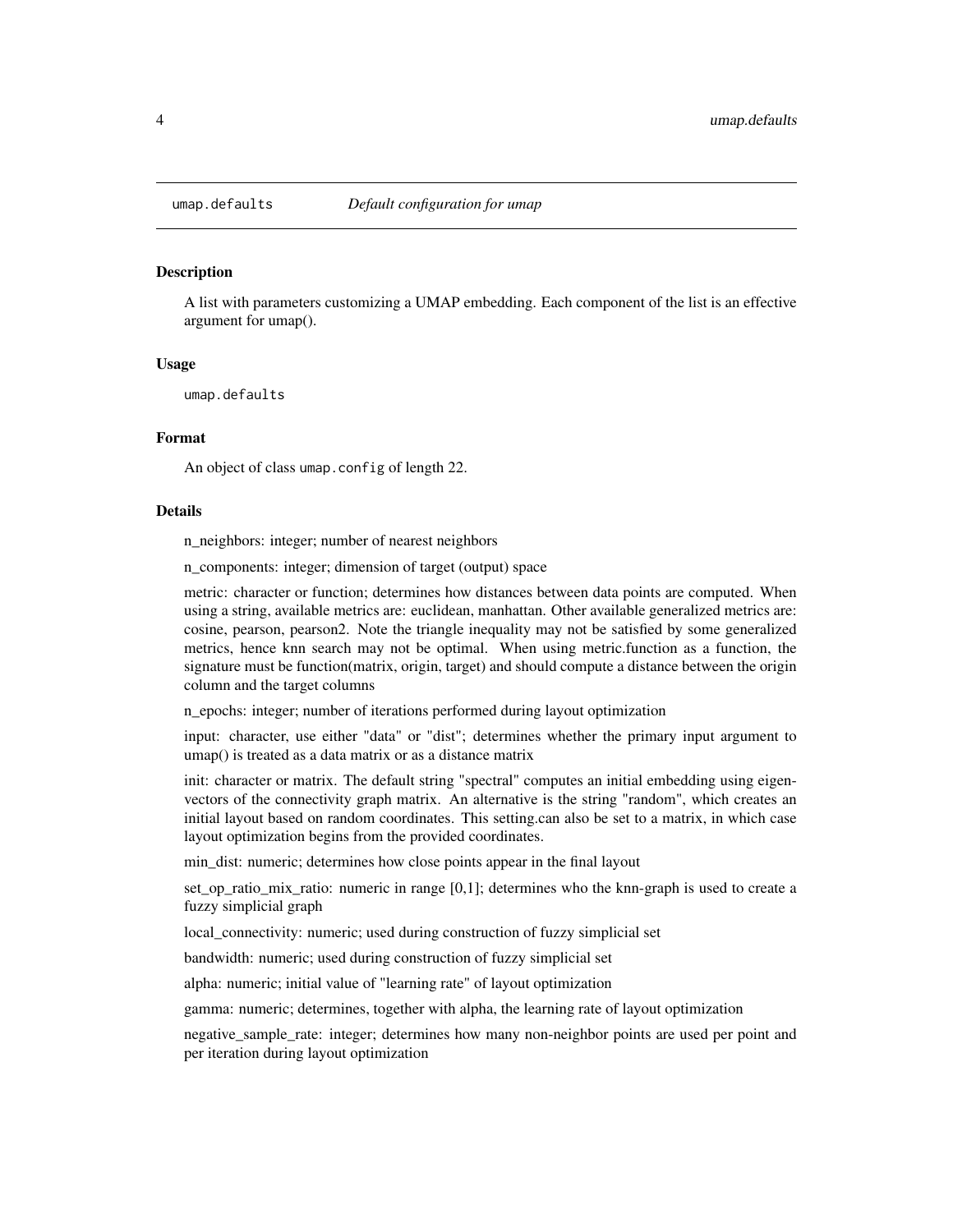#### <span id="page-4-0"></span>umap.knn 5

a: numeric; contributes to gradient calculations during layout optimization. When left at NA, a suitable value will be estimated automatically.

b: numeric; contributes to gradient calculations during layout optimization.

spread: numeric; used during automatic estimation of a/b parameters.

random\_state: integer; seed for random number generation used during umap()

transform\_state: integer; seed for random number generation used during predict()

knn: object of class umap.knn; precomputed nearest neighbors

knn.repeat: number of times to restart knn search

verbose: logical or integer; determines whether to show progress messages

umap\_learn\_args: vector of arguments to python package umap-learn

#### Examples

```
# display all default settings
umap.defaults
```

```
# create a new settings object with n_neighbors set to 5
custom.settings = umap.defaults
custom.settings$n_neighbors = 5
custom.settings
```

| umap.knn |  |  |
|----------|--|--|
|          |  |  |

construct a umap.knn object describing nearest neighbors

#### **Description**

construct a umap.knn object describing nearest neighbors

#### Usage

```
umap.knn(indexes, distances)
```
#### Arguments

| indexes   | matrix, integers linking data points to nearest neighbors                          |
|-----------|------------------------------------------------------------------------------------|
| distances | matrix, distance values between pairs of points specified in the matrix of indexes |

#### Value

object of class umap.knn, which is a list with matrices with indexes of nearest neighbors and distances to those neighbors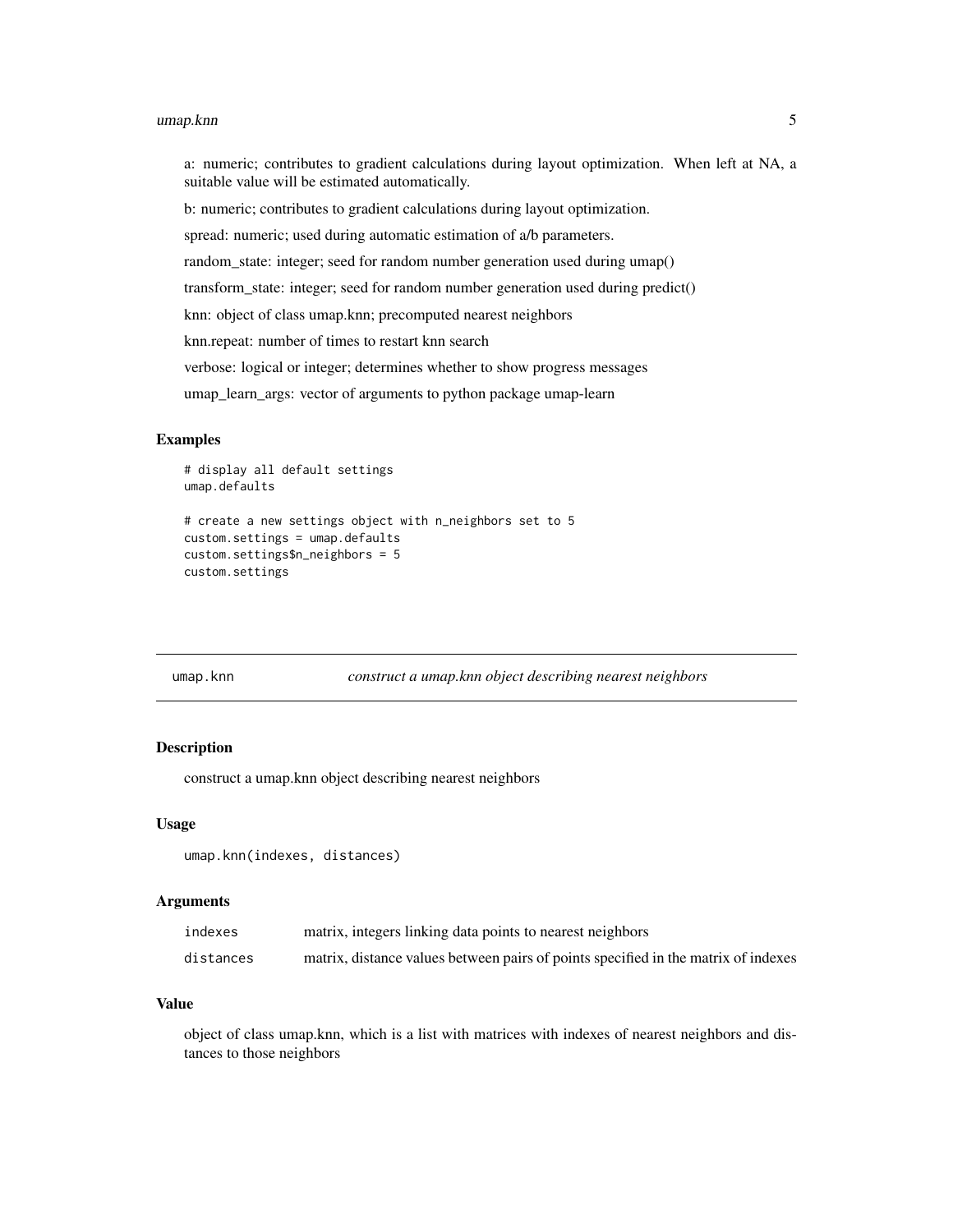## Examples

```
# this example describes a set of three data points (indexes 1,2,3)
# which are equidistant from each other. Hence the distance between
# pairs (i, j) is 0 for i=j and 1 otherwise.
three.indexes = matrix(c(1, 2, 3,2,1,3,
                        3,1,2), nrow=3, ncol=3)
three.distances = matrix(c(0, 1, 1,0, 1, 1,
                           0, 1, 1), nrow=3, ncol=3)
```
umap.knn(three.indexes, three.distances)